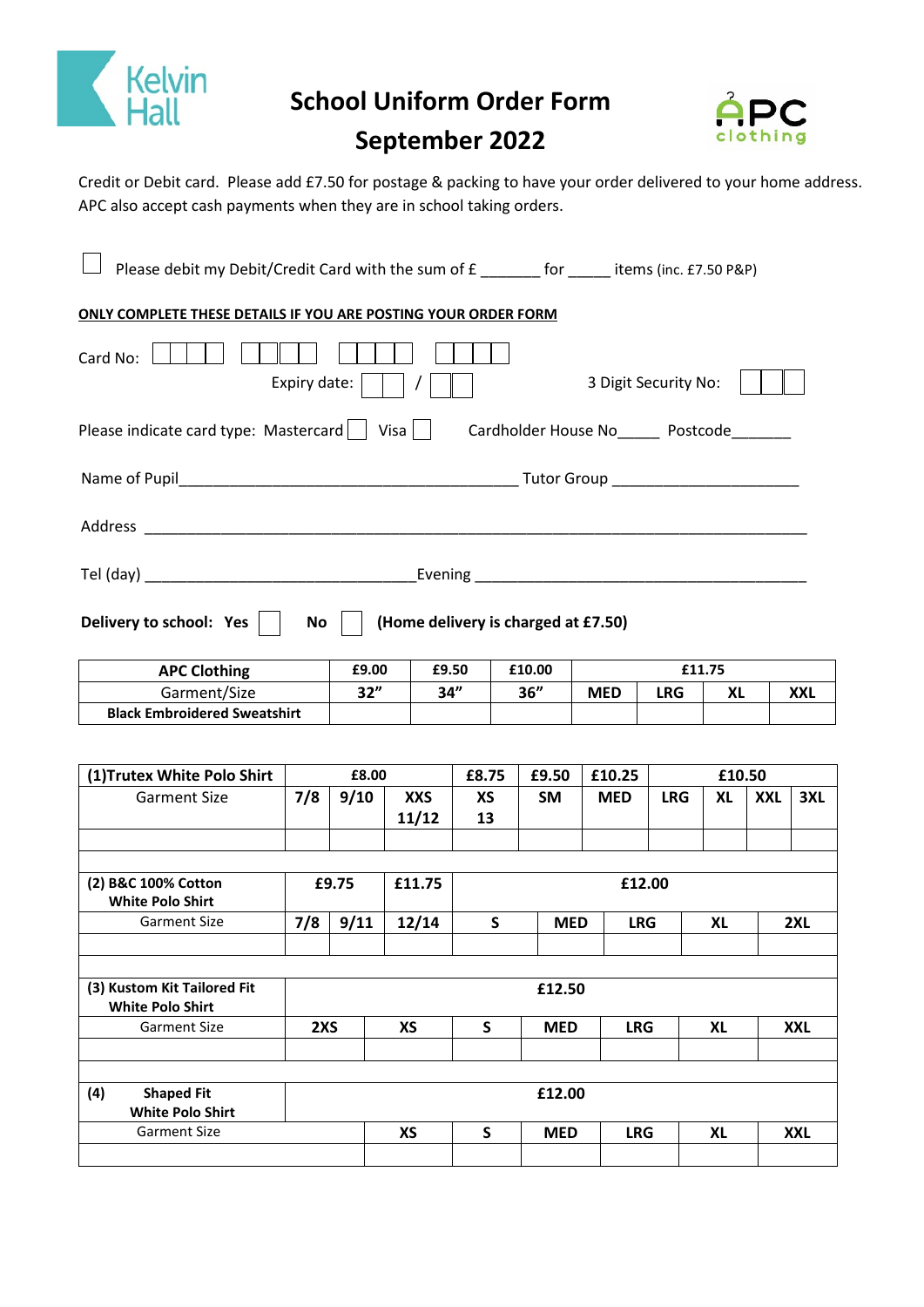**PE KIT**

| Trutex                             | £8.50 |      |       | £9.00 | £10.00 | £11.25     |     |    | £11.50 |
|------------------------------------|-------|------|-------|-------|--------|------------|-----|----|--------|
| Garment/Size                       | 7/8   | 9/10 | 11/12 | ХS    | SΜ     | <b>MED</b> | LRG | ΧL | 2XL    |
| <b>Jade Embroidered Polo Shirt</b> |       |      |       |       |        |            |     |    |        |

| Trutex                          | £5.00 |      |       | £6.75 |           |            |     |    |            |
|---------------------------------|-------|------|-------|-------|-----------|------------|-----|----|------------|
| Garment/Size                    | 7/8   | 9/10 | 11/12 | XS    | <b>SM</b> | <b>MED</b> | LRG | ΧL | า∨เ<br>LΛΙ |
| <b>Jade Embroidered T Shirt</b> |       |      |       |       |           |            |     |    |            |

| David Luke                        |        | £4.50  |        |        |        |        |        |
|-----------------------------------|--------|--------|--------|--------|--------|--------|--------|
| Garment/Size                      | 18/20" | 22/24" | 26/28" | 28/30" | 30/32" | 34/36" | 38/40" |
| <b>Black Shadow Stripe Shorts</b> |        |        |        |        |        |        |        |

| <b>Falcon</b>             | £4.25              | £5.75    |
|---------------------------|--------------------|----------|
| Garment/Size              | $1 - 5\frac{1}{2}$ | $6 - 12$ |
| <b>Black Sports Socks</b> |                    |          |

| <b>Trutex</b>                   | £17.50 |            |    | £18.50     | £22.50     |     |  |
|---------------------------------|--------|------------|----|------------|------------|-----|--|
| Garment/Size                    | 9/10   | <b>XXS</b> | XS | <b>SML</b> | <b>MED</b> | LGE |  |
| <b>Unisex Black Embroidered</b> |        |            |    |            |            |     |  |
| <b>V-Neck Jumper</b>            |        |            |    |            |            |     |  |

| Trutex                            |      | £18.50 |    | £19.50     | £23.50     |     |    |
|-----------------------------------|------|--------|----|------------|------------|-----|----|
| Garment/Size                      | 9/10 | XXS    | ХS | <b>SML</b> | <b>MED</b> | LGE | лL |
| <b>Black Embroidered Cardigan</b> |      |        |    |            |            |     |    |

# **Optional**

| <b>Fruit of the Loom</b>           | £7.00 |      |       | £8.50 | £10.50 |            |     |    |            |
|------------------------------------|-------|------|-------|-------|--------|------------|-----|----|------------|
| Garment/Size                       | 7/8   | 9/11 | 12/13 | 14/15 | SM     | <b>MED</b> | LRG | XL | <b>XXL</b> |
| <b>Black Plain Jogging Bottoms</b> |       |      |       |       |        |            |     |    |            |

**Optional**

| <b>Result</b>            | £18.00 |      |       | £21.50 |    |            |            |    |     |            |
|--------------------------|--------|------|-------|--------|----|------------|------------|----|-----|------------|
| Garment/Size             | 7/8    | 9/10 | 11/12 | 13/14  | SM | <b>MED</b> | <b>LRG</b> | XL | 2XL | nvı<br>ЗAL |
| <b>Black Embroidered</b> |        |      |       |        |    |            |            |    |     |            |
| Rain Jacket              |        |      |       |        |    |            |            |    |     |            |

## **Optional**

| <b>PRINTED NAME TAPES</b> | <b>NAME TO BE PRINTED</b> |
|---------------------------|---------------------------|
| Pack of 12 £5.00          |                           |
| Pack of 20 £7.75          |                           |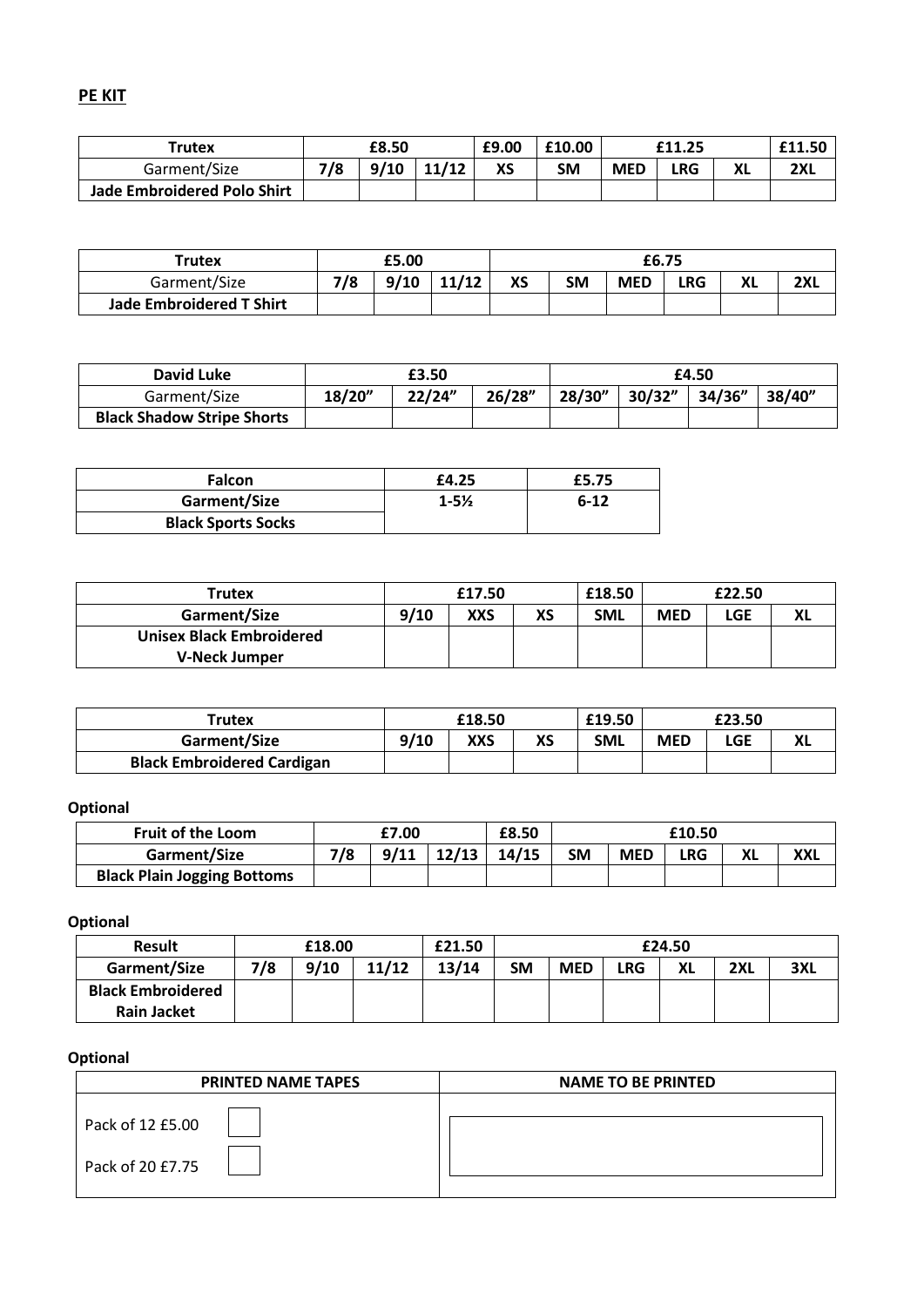# **Please post order forms to: APC Clothing Ltd, Unit 6A Guardian Park,**

# **Station Road Industrial Estate, Tadcaster LS24 9SG**

**Alternatively, you can purchase uniform:**

**online at: [www.apc-clothing.co.uk](http://www.apc-clothing.co.uk/)**

**(online orders over £50 delivered Free of Charge)\***

**By e-mail: [sales@apc-clothing.co.uk](mailto:sales@apc-clothing.co.uk)**

**By phone: 01937 833449** 

## **By Fax: 01937 832649**

*\*Free delivery to home for orders over £50 only applies to Online Orders. Please add £7.50 to have your order delivered to home in all other cases or you can have your order delivered to school for free.*

### **KELVIN HALL SCHOOL UNIFORM**

All pupils must wear:- Black sweatshirt with school logo **OR** OPTIONAL: Black V-necked sweater or cardigan with school logo.

White school polo shirt, with school logo

Black tailored school trousers or tailored knee-length A-line skirt

Plain black shoes

### **For PE:**

Jade school PE T-shirt OR polo shirt, with school logo Black shorts

OPTIONAL: Plain black jogging bottoms, rain jacket, black sports socks. All these items are available from our online supplier.

#### **How to Buy Uniform**

Parents and guardians need to order uniform from our authorised uniform supplier, APC, who supply the correct items. We have worked hard to ensure that prices from APC are as competitive as possible, by getting quotations from a number of suppliers before selecting our uniform distributor.

Orders can be made to APC via their website at **[www.apc-clothing.co.uk](http://www.apc-clothing.co.uk/)**

Alternatively, you can order by phone on (01937) 833449, via email to **[sales@apc-clothing.co.uk](mailto:sales@apc-clothing.co.uk)** or by post by sending a paper form to APC Clothing, Unit 6A Guardian Park, Station Road Industrial Estate, Tadcaster, LS24 9SG.

Uniform can be delivered direct to your home, which costs £7.50 (free delivery to home for online orders over £50, so why not get together with other parents and have your order delivered to one address and share the cost) or can be delivered to school free of charge for collection (please quote reference: **khfreepost** at the checkout for free delivery to school). Parents should put their child's name and tutor group in the delivery options section when they fill in the form online. This will allow us to easily identify individual orders once they are delivered to school.